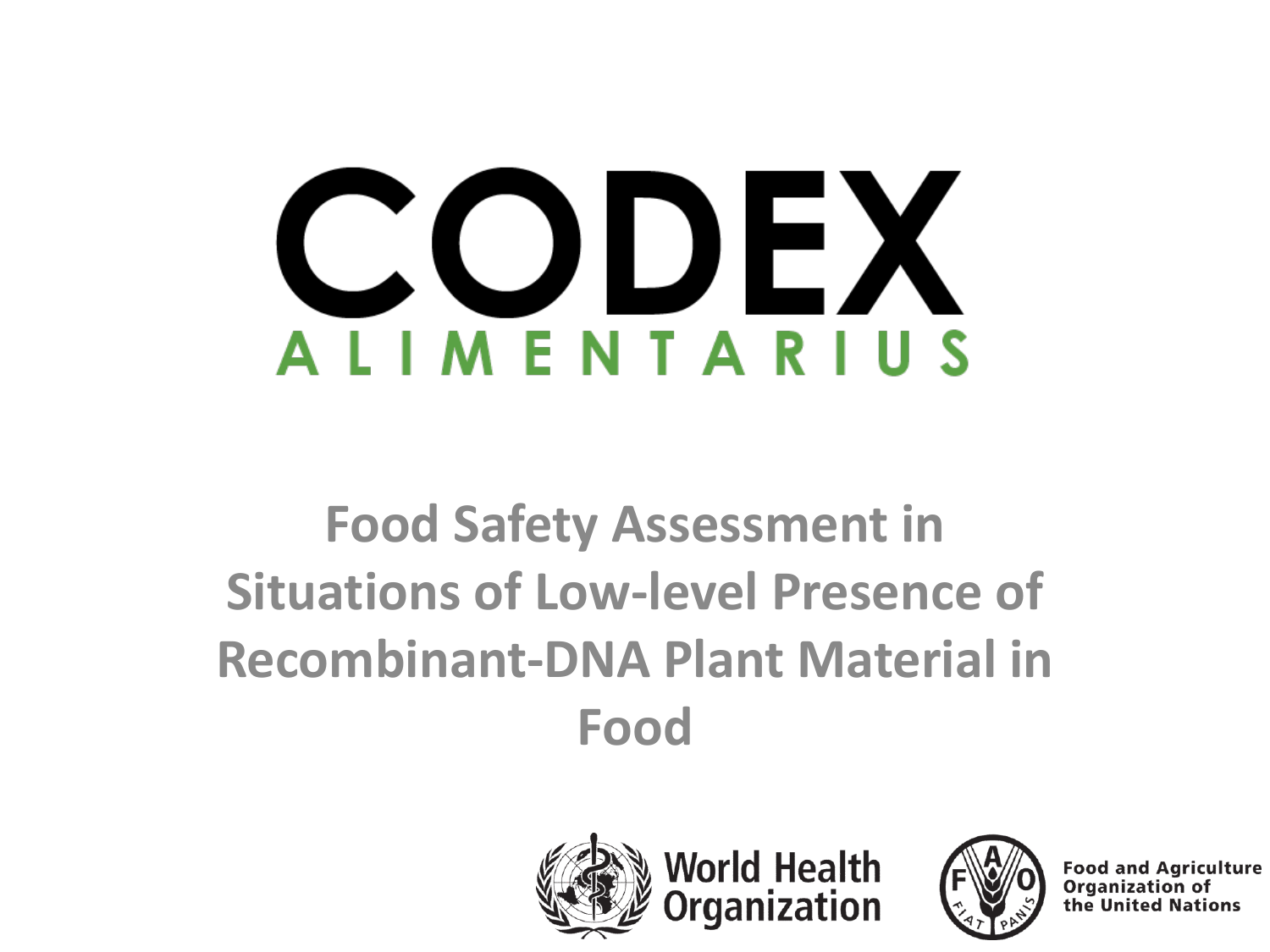# CODEX was established to

- Protect the health of consumers
- Ensure fair practices in the food trade
- Coordinate all food standards work done by IGOs and NGOs
- Create and update the Codex Alimentarius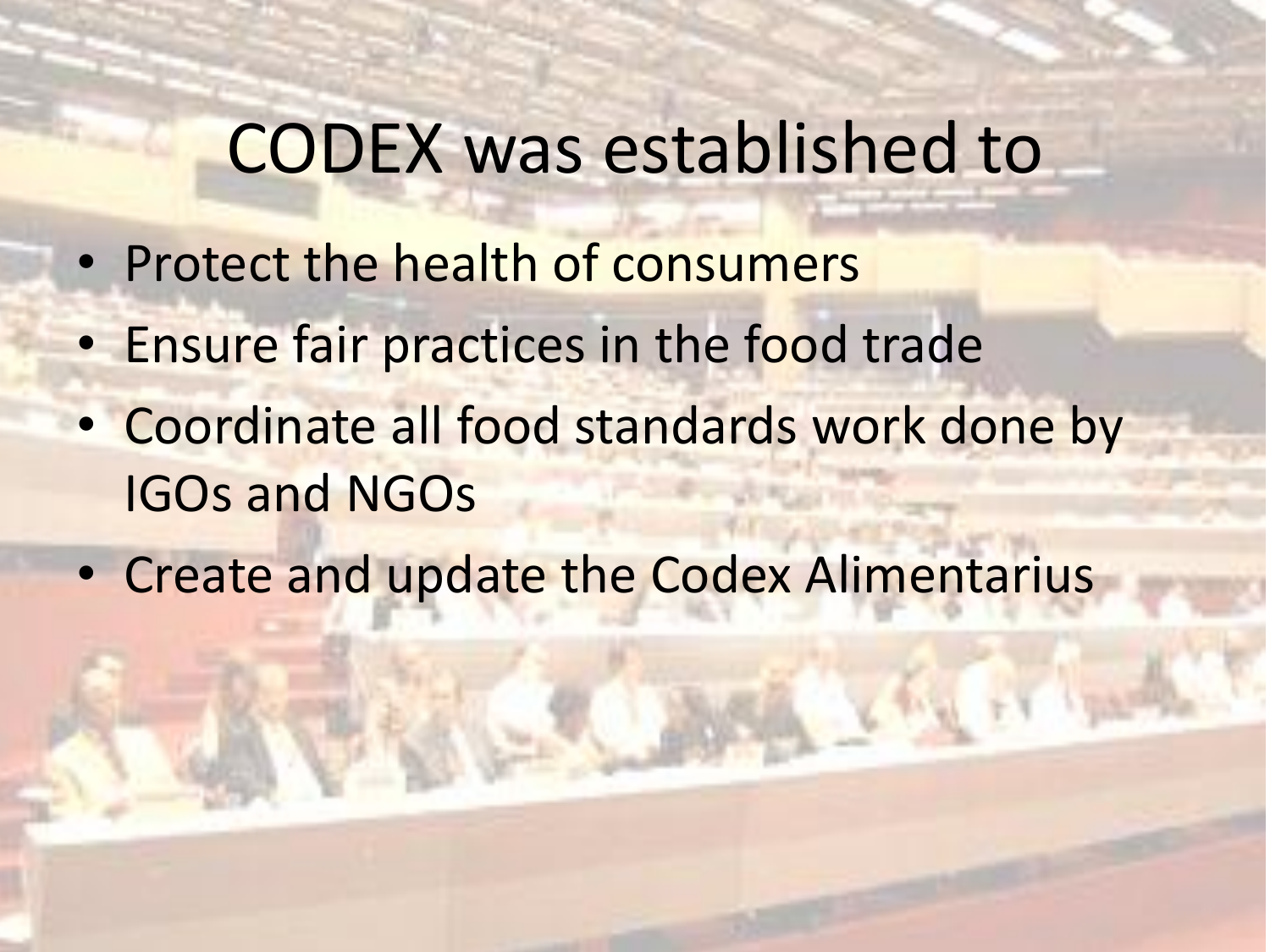# CODEX: A Result and A Forum

- **185 + 1** members and **220** observers
- **100%** member driven, inclusive and transparent
- Based on science
- WTO SPS reference
- **100s** of food standards, guidelines and codes,
- **1000s** of safe limits for pesticides and veterinary drugs residues, contaminants and food additives
- **20** technical meetings per year allowing exchange and learning from each other, building international relations and building consensus



**World Health<br>Organization** 



**Food and Agriculture Organization of** the United Nations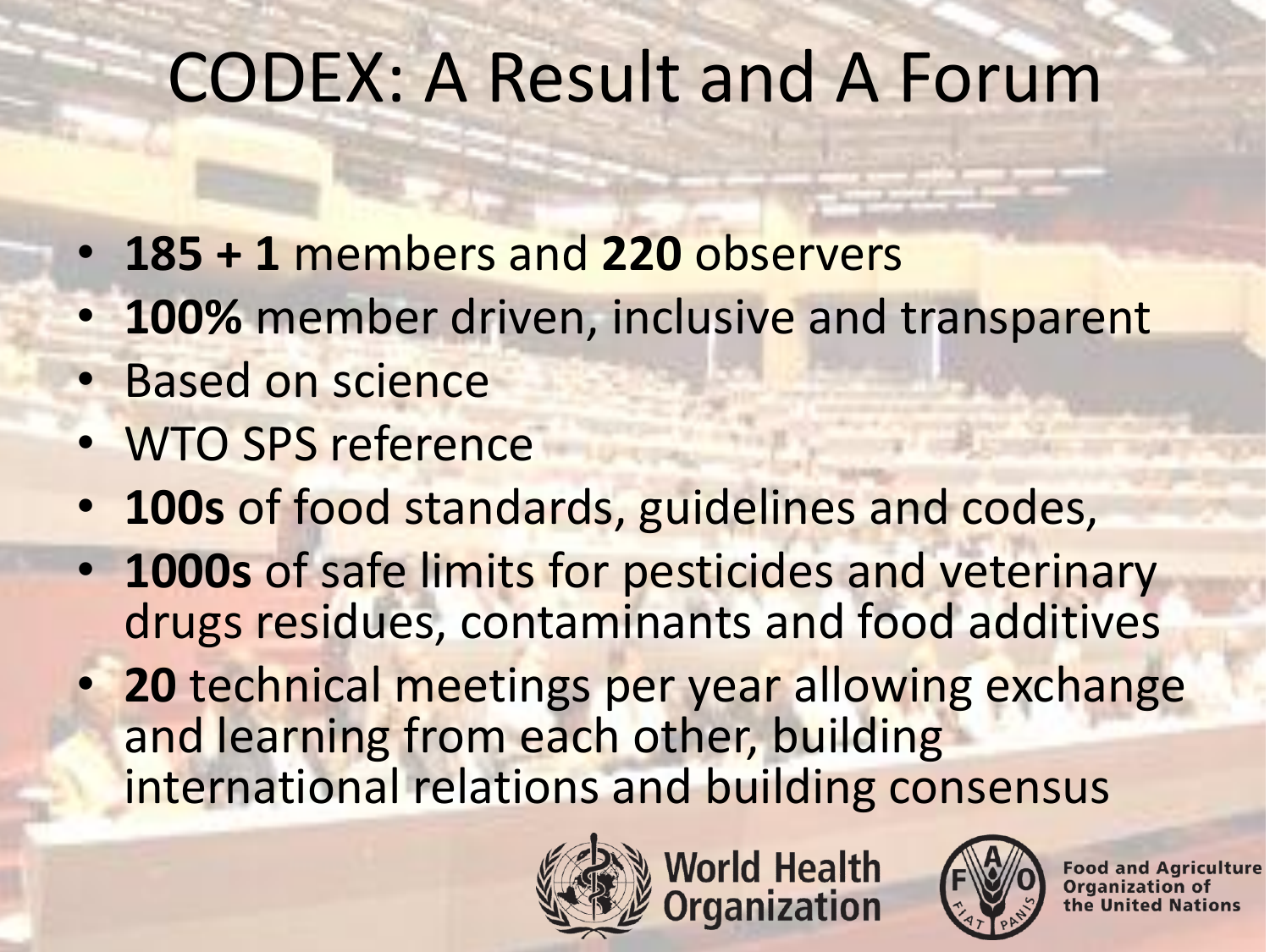# **Codex Alimentarius Commission Material Recretariat**

#### **Executive Committee**

| <b>Horizontal/ general Committees</b>                                              |                                                                            | <b>Vertical/commodity Committees</b>                  |                                                                  | Ad-hoc intergovernmental task forces                                 |                                                    |  |
|------------------------------------------------------------------------------------|----------------------------------------------------------------------------|-------------------------------------------------------|------------------------------------------------------------------|----------------------------------------------------------------------|----------------------------------------------------|--|
|                                                                                    |                                                                            |                                                       |                                                                  |                                                                      |                                                    |  |
| <b>General Principles</b><br>(France)                                              | <b>Food Labelling</b><br>(Canada)                                          | lactive                                               |                                                                  | active                                                               |                                                    |  |
|                                                                                    |                                                                            | <b>Fish and Fishery Products</b><br>(Norway)          | <b>Processed Fruits and</b><br><b>Vegetables (United States)</b> | <b>Animal Feeding</b><br>(Switzerland)                               |                                                    |  |
| Import and Export<br>Inspection and<br><b>Certification Systems</b><br>(Australia) | <b>Residues of Veterinary</b><br>Drugs in Foods<br>(United States)         | <b>Fats and Oils</b><br>(Malaysia)                    | <b>IFresh Fruits and</b><br>Vegetables (Mexico)                  | <b>BELLAY ANNUAL METAL</b><br>dissolved                              | <b>ANGELITAY</b>                                   |  |
|                                                                                    |                                                                            | Sugars<br>(Colombia)                                  | Spices and culinary herbs<br>(India) NEW                         | <b>Fruit Juices (Brazil)</b>                                         | <b>Foods derived from</b><br>Biotechnology (Japan) |  |
| <b>Food Additives (China)</b>                                                      | <b>Pesticide Residues</b><br>(China)                                       | adjourned sine die                                    |                                                                  | <b>Processing and Handlin</b><br>of Quick Frozen Foods<br>(Thailand) | <b>Antimicrobial Resistane</b><br>Win of Kore      |  |
| <b>Contaminants in Foods</b><br>(Netherlands)                                      | Food Hygiene<br>(United States)                                            | Cereals, Pulses and<br><b>Legumes (United States)</b> | Meat hygiene<br>(New Zealand)                                    |                                                                      | Inc.                                               |  |
| <b>Methods of Analysis</b><br>and Sampling<br>(Hungary)                            | <b>Nutrition and Foods for</b><br><b>Special Dietary Uses</b><br>(Germany) | <b>Natural Mineral Waters</b><br>(Switzerland)        | <b>Vegetable Proteins</b><br>(Canada)                            |                                                                      |                                                    |  |
|                                                                                    |                                                                            | <b>Milk and Milk Products</b><br>(New Zealand)        | Cocoa Products and<br>Chocolate (Switzerland)                    |                                                                      |                                                    |  |
|                                                                                    |                                                                            |                                                       |                                                                  |                                                                      |                                                    |  |

#### **FAO/WHO Coordinating Committees**

| Africa<br><b>Asia</b><br>(Cameroon)<br>(Japan) |  | $\textcolor{red}{\text{curve}}$<br><sup>I</sup> (Netherlands) <b>NEW</b> | <b>Latin America and the</b><br>Caribbean (Costa Rica) | America and South<br>North<br>West Pacific (Papua New<br>∽<br>IGuinnee | Near East (Lebanon) |
|------------------------------------------------|--|--------------------------------------------------------------------------|--------------------------------------------------------|------------------------------------------------------------------------|---------------------|
|------------------------------------------------|--|--------------------------------------------------------------------------|--------------------------------------------------------|------------------------------------------------------------------------|---------------------|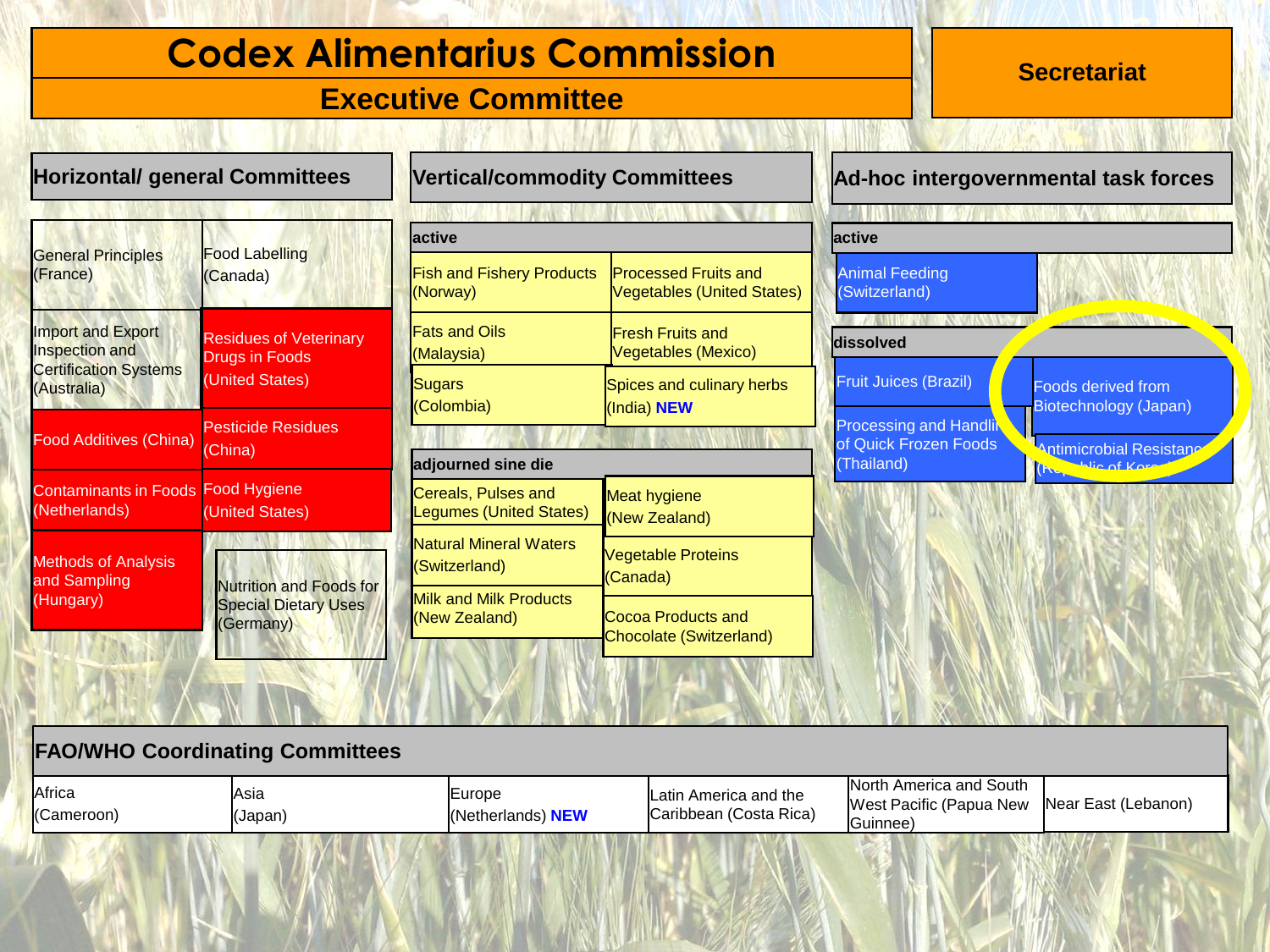# **Task force: Objectives and Facts**

- **Objectives:** *Develop guidance for foods derived from biotechnology or traits introduced into foods by biotechnology, on the basis of scientific evidence, risk analysis*  and having regard, where appropriate, to other legitimate *factors relevant to the health of consumers and the promotion of fair trade practices.*
- Worked from 1999-2003 and 2004-2008 hosted by Japan
- Developed principles and three guidelines
- Coordinated with other Codex Committees as appropriate and took into account of existing work carried out by national authorities, FAO, WHO, other international organizations and other relevant international fora.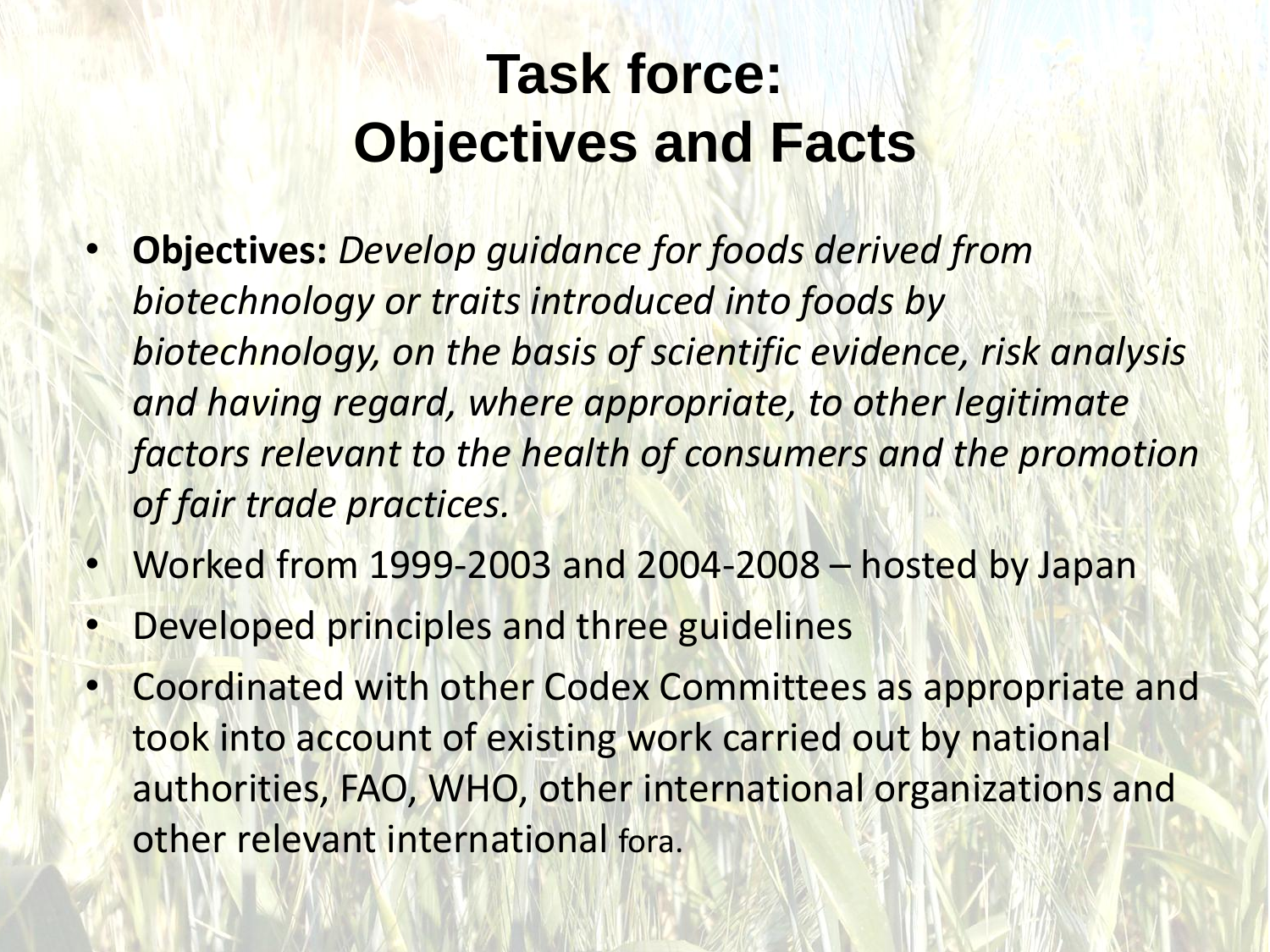# **Task force: Results**

- Principles for the risk analysis of foods derived from modern biotechnology (CAC/GL 44-2003)
- Guideline for the conduct of food safety assessment of foods derived from recombinant-DNA plants (CAC/GL 45-2003, Annex II and Annex III 2008)
- Guideline for the conduct of food safety assessment of foods produced using recombinant-DNA micro-organisms (CAC/GL 46-2003)
	- Guideline for the conduct of food safety assessment of foods derived from recombinant-DNA animals (CAC/GL 68-2008)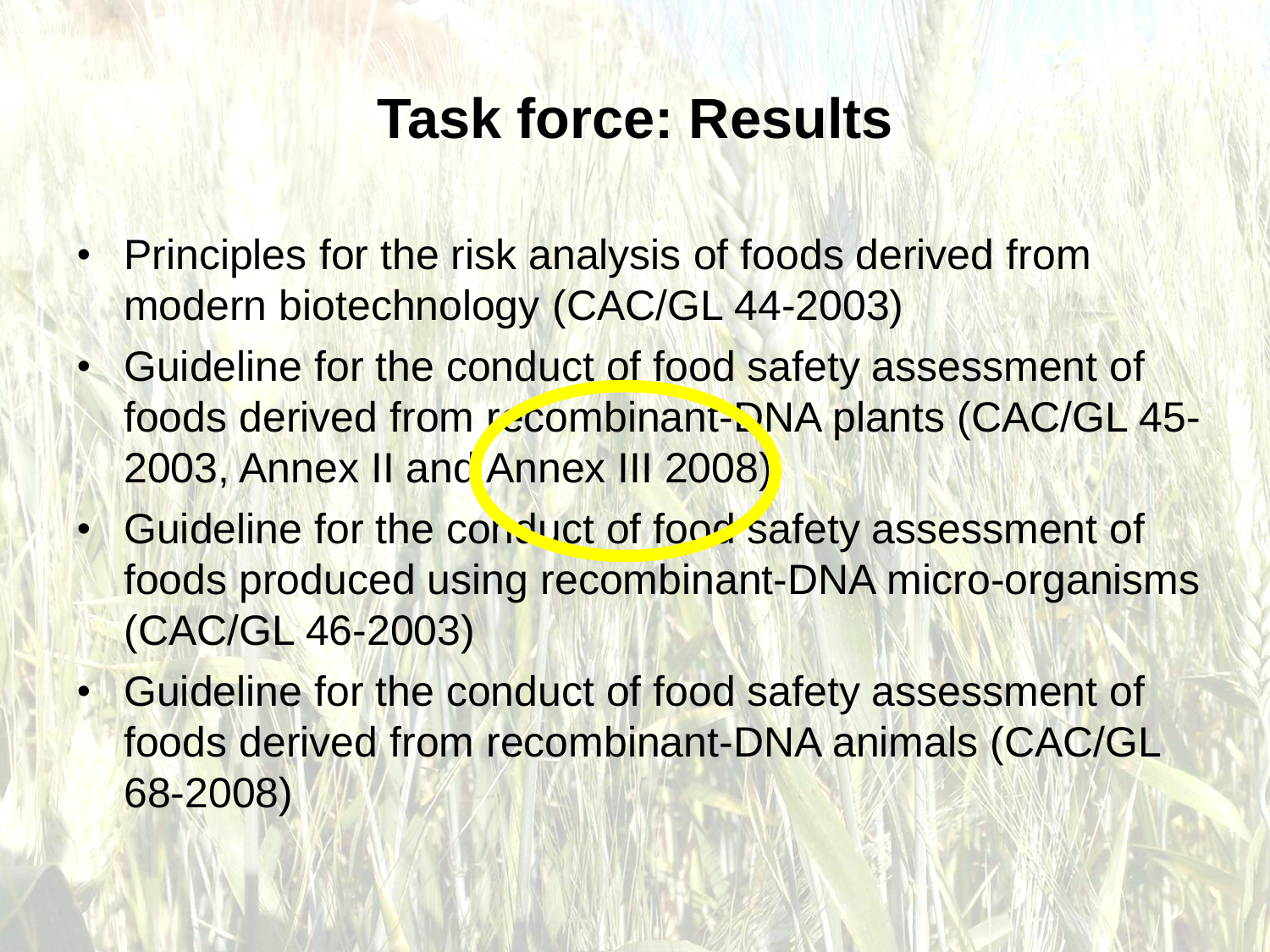# **Annex 3:**

# **Food Safety Assessment in Situations of Low-level Presence of Recombinant-DNA Plant Material in Food**

# **What it is intended for**

- Scope: Low levels of recombinant DNA plant materials;
	- which have passed a food safety assessment according to the Codex Plant Guideline in one or more countries
	- which are present in food in importing countries in which the food safety of the relevant recombinant-DNA plants has not been determined
	- as a consequence of asymmetric authorization in different countries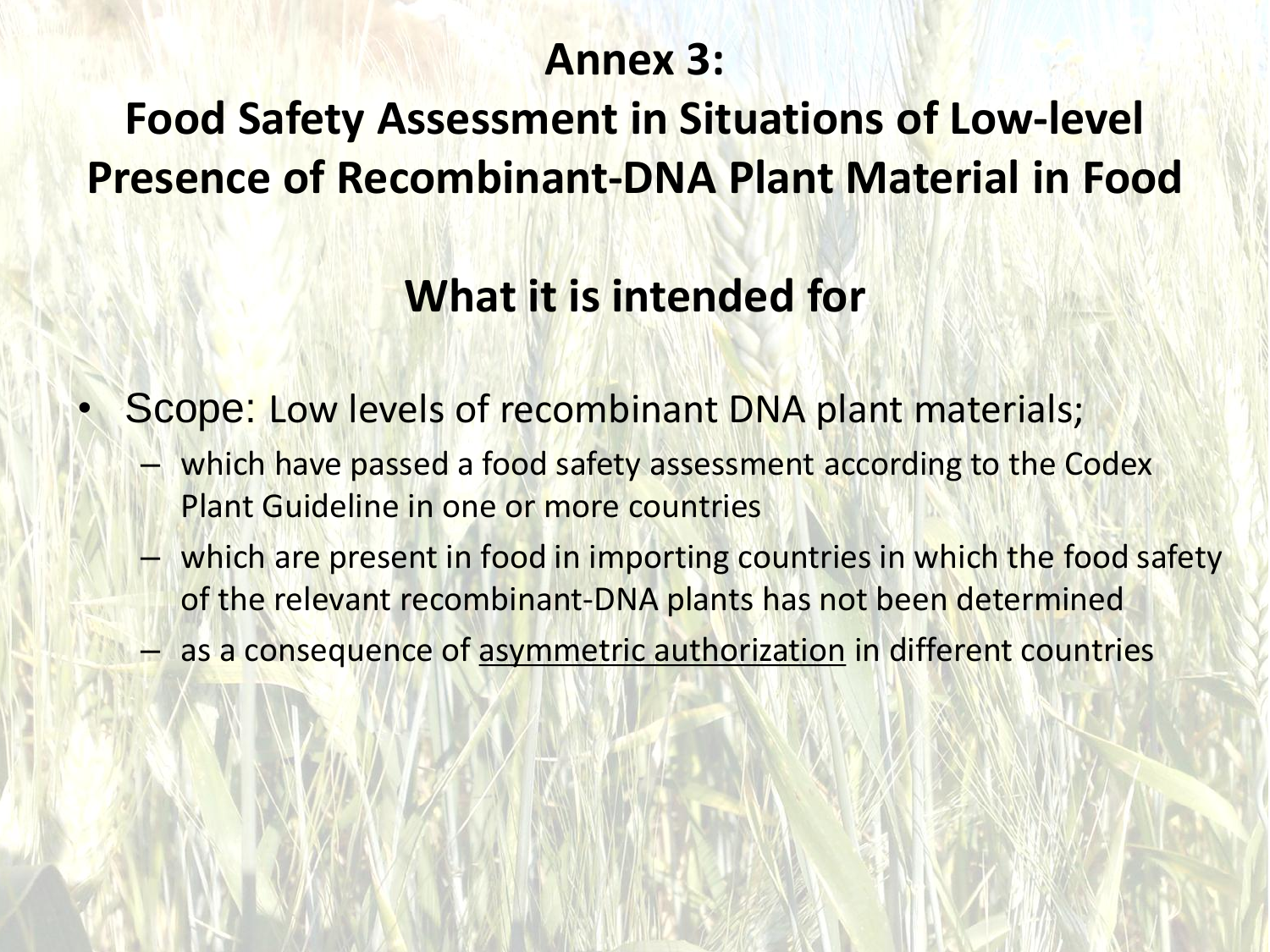### **Annex 3: What it is NOT intended for**

- For a recombinant-DNA plant that was not authorized in an importing country as a result of that country's food safety assessment.
- The guideline does not;
	- address risk management measures, which are under National authorities' responsibility
	- preclude national authorities from conducting a safety assessment according to the Codex Plant Guideline
	- eliminate the responsibilities of industries, exporters and, when applicable, national competent authorities to continue to meet countries' relevant requirements, including in relation to unauthorized recombinant-DNA plant material.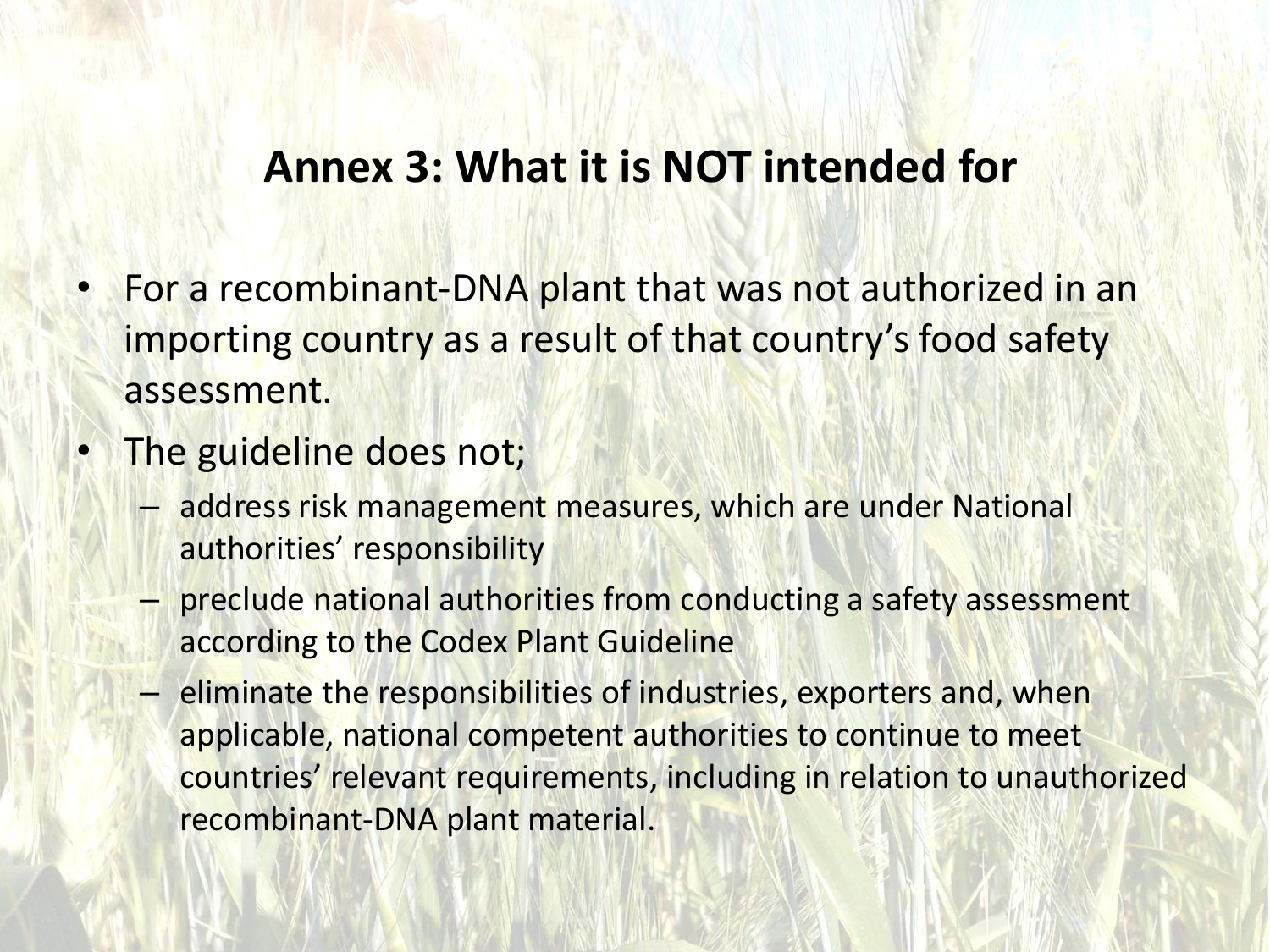#### **Annex 3: Principle of approach**

- Combination of
	- Food safety assessment in situations of or in advance preparation for such potential circumstances; and
	- Data and information sharing mechanisms to facilitate utilization of the guideline and to determine whether it should apply.
- (Annex paragraphs 2 and 3)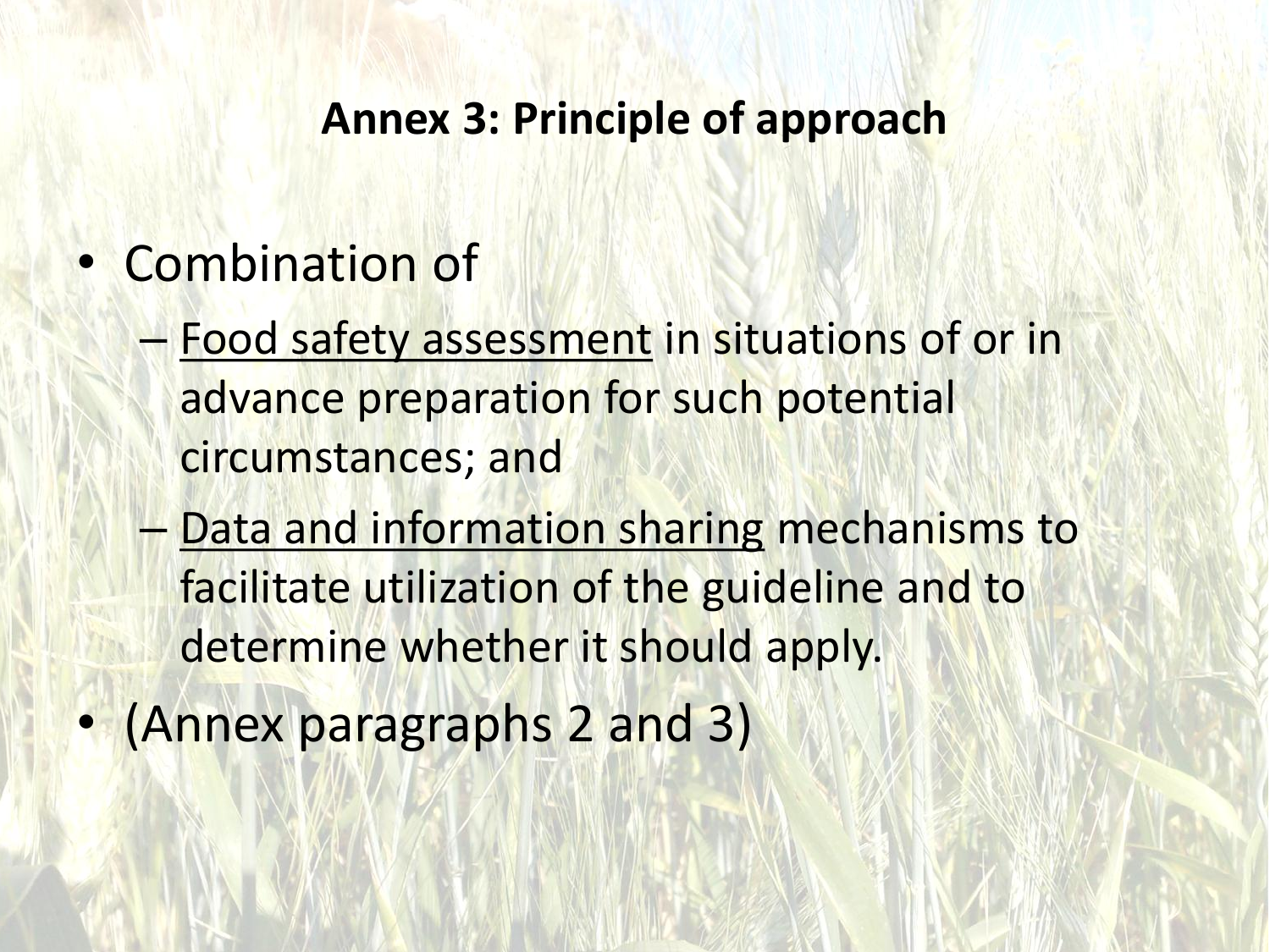#### **Annex 3: Principle of approach**

- **Food Safety Assessment**: Only certain elements of the Codex Plant Guidelines will be relevant as the dietary exposure will be significantly lower. (Annex paragraph 5)
- In order for Codex Members to use the Guideline, it is essential that they have access to requisite data and information.(Annex paragraph 27)
- **Data sharing**: Codex members shall make available to publicly accessible central database to be maintained by FAO information on recombinant-DNA plants authorized in accordance with the Codex Plant Guideline.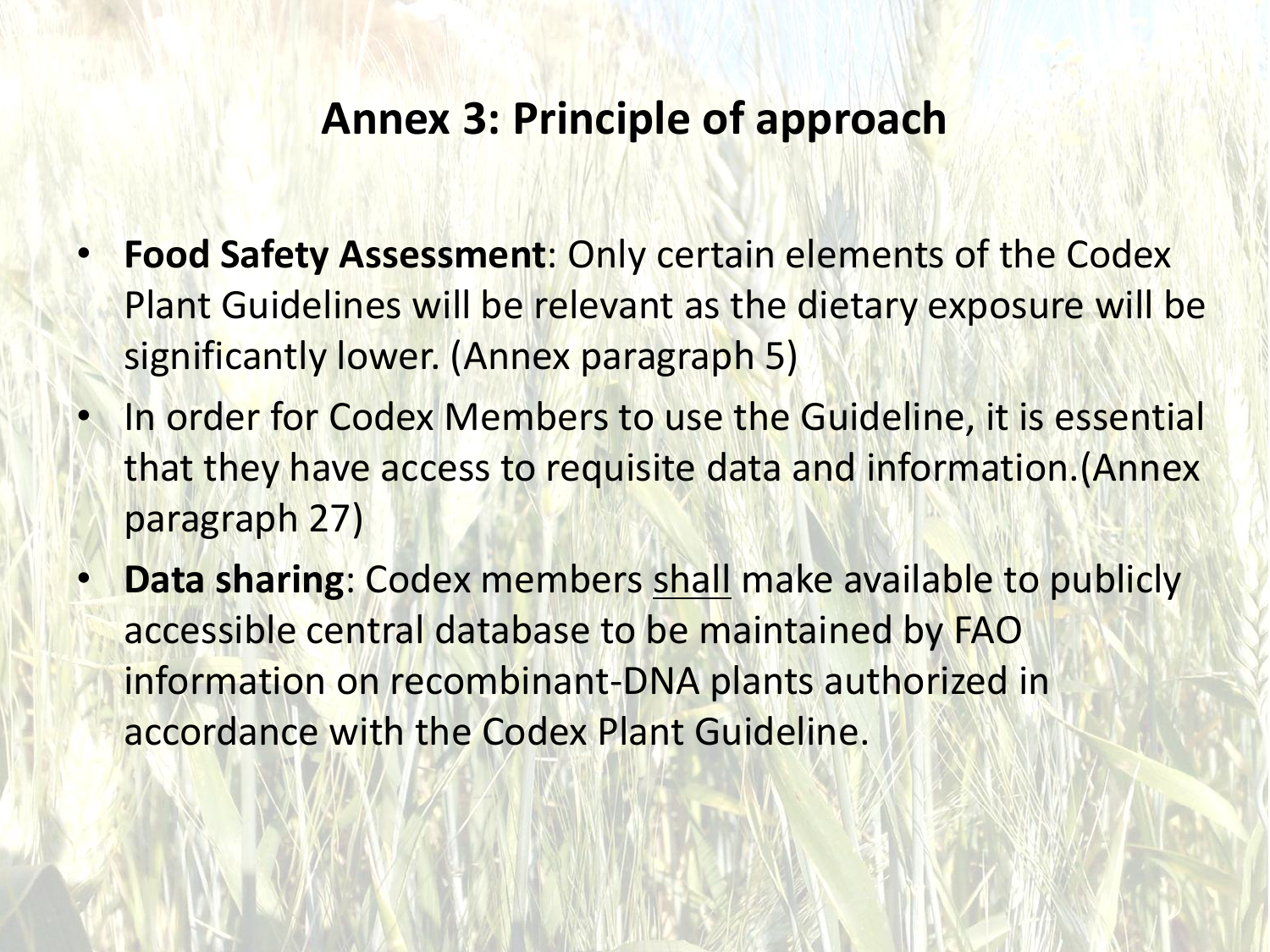# **Annex 3: Principle of approach**

- name of product applicant
- summary of application
- country of authorization
- date of authorization
- scope of authorization
- unique identifier
- links to the information on the same product in other databases maintained by relevant international organizations, as appropriate;
- summary of the safety assessment, which should be consistent with the framework of food safety assessment of the Codex Plant Guideline;
- where detection method protocols and appropriate reference material (non-viable, or in certain circumstances, viable) suitable for low-level situation may be obtained $14$ ; and
- contact details of the competent authority(s) responsible for the safety assessment and the product applicant.

*This information may be provided by the product applicant or in some cases by Codex members. (Annex paragraph 28)*